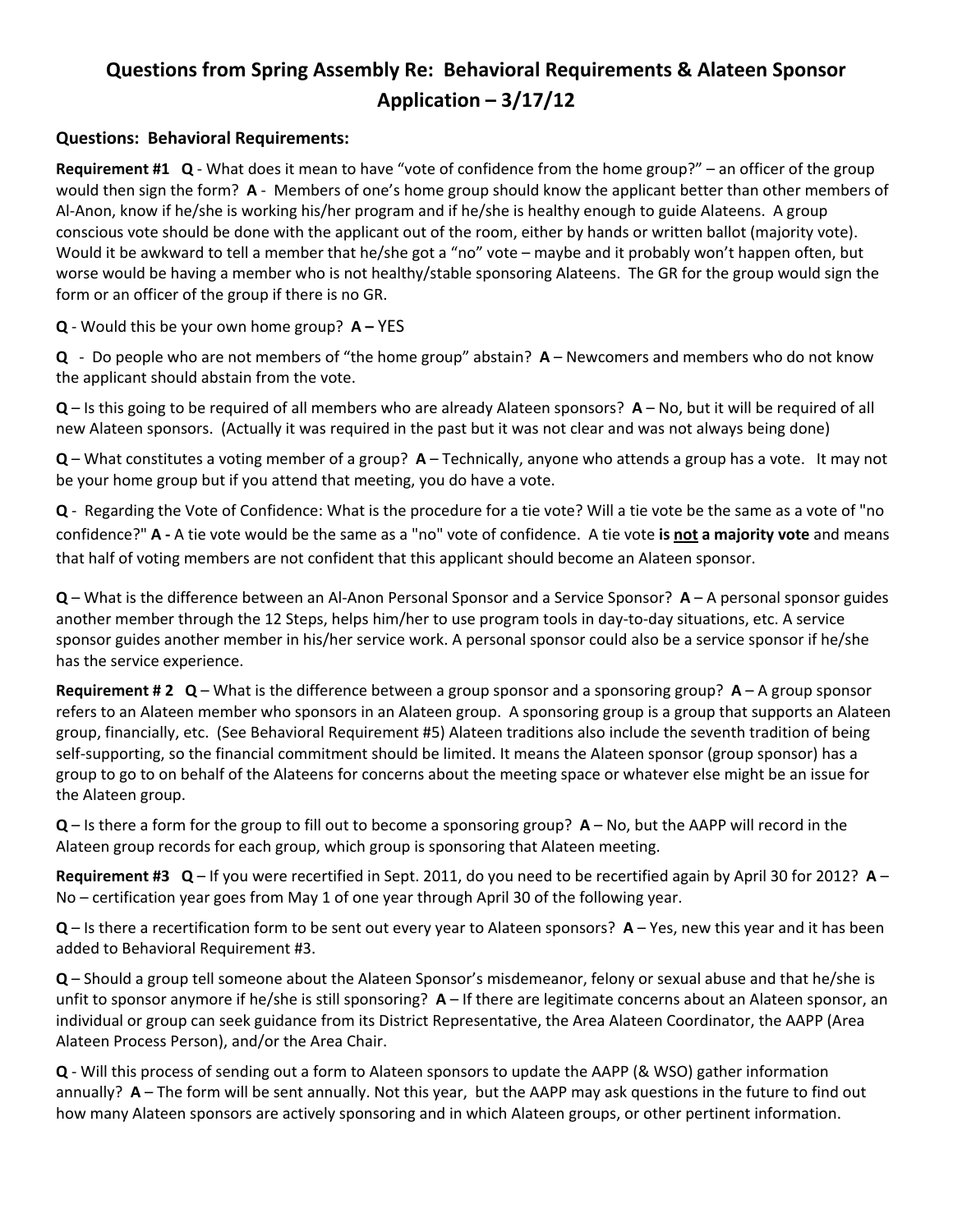**Q** – AMIAS have to be recertified each year by attending another Alateen training workshop. Do AMIAS also have to be recertified by their home group with an annual vote of confidence? **A** = No, Alateen sponsors do not have to obtain a vote of confidence every year from his/her home group for recertification. However, if he/she is not adhering to the behavioral requirements and others have voiced legitimate concerns to appropriate officers (DR, Area Alateen Coordinator, AAPP, Area Chair) that person could be asked to step away from Alateen group sponsoring.

## **Requirement #4** – No questions

**Requirement #5 Q** – Assuring the Alateen groups registration is current – what does this mean for the Alateen sponsor? **A** - If an Alateen sponsor is listed as the CMA (current mailing address) and contact person on the Alateen group registration form, he/she should make sure that all information on the registration form is up‐to‐date (change of sponsor listed on registration form, change of time, place, day, group closing, etc.) If that Alateen sponsor becomes inactive, other Alateen sponsors of that group should make sure that the information on that form is current.

**Q** – Should an Alateen sponsor attend an Alateen meeting once in a while if he/she is not actively sponsoring in an Alateen group? **A** – Yes, whenever possible. Sometimes members become Alateen sponsors in anticipation of an Alateen meeting starting. In order to become comfortable sponsoring, an Alateen sponsor should try to attend an Alateen meeting occasionally – in another District if necessary – either as a substitute sponsor when needed or with permission from the Alateens in that group as stated in Requirement #5.

**Q** – Should I get a vote of confidence as a prospective Alateen Sponsor from the Al‐Anon group that is sponsoring the Alateen group? **A** – NO ‐ When you are applying to become an Alateen sponsor, you obtain the vote of confidence from **your home group**… these are the members who know you best.

**Q** – Should I be invited to an Alateen group to be able to sit in on one? **A** – Not necessarily an "invitation" but the Alateens have to give permission for anyone other than their Alateen sponsors to be at the meeting (except when a Certified Alateen sponsor is substituting for another sponsor in order to hold the meeting).

#### **Requirement #6 No Questions**

**Requirement #7 Q** – Can a parent/ legal guardian sponsor when his/her child is attending the meetings? **A** – It is strongly suggested that an Alateen sponsor not sponsor in a group that his/her child/children are attending. Obviously, it would make it very hard for that teen to feel comfortable sharing with his/her parent there.

**Q** – (At an Alateen meeting in a school) If a sponsor did not show up could the counselor at the school substitute for that sponsor where the kids know him/her already?  $A - NO$  - there are no exceptions to this requirement. There needs to be two Certified Alateen Sponsors at every Alateen meeting.

#### **Requirement #8 No Questions**

**Requirement**  $#9$  $Q$  **– Is a speeding ticket a misdemeanor?**  $A - NO$  **it is not.** 

**Q** – What does formally accused mean? **A** – The person has been formally charged.

**Q** – If it was resolved – is it dropped? **A** – Since we do not require background checks or fingerprinting in Maine, we are relying on each individuals to read the requirements, examine his/her conscience and decide if he/she qualifies. A person who has been formally accused of a sexual misconduct, whether it is dropped or not, should definitely not come forward to sponsor Alateens. (Read the quote on the Alateen Sponsor Application (#7)

**Q** – Should the bottom of the application conform to the top, just in case people don't fully review the document before signing, by adding Al‐Anon Personal/Service Sponsor (before signature)? **A =** I agree ‐ we can change that easily enough. But I do think it should be made clear (in workshops) that it is each applicant's responsibility to read the Behavioral Requirements and Alateen Sponsor Application thoroughly because when signing the application, he/she is agreeing to abide by them.

**Requirement # 10 Q** – Once an Alateen reaches the age of 18, does he/she need to have permission from his/her parents? **A** – NO ‐ In Maine, when a person reaches 18 he/she is considered an adult and able to sign any necessary forms himself/herself.